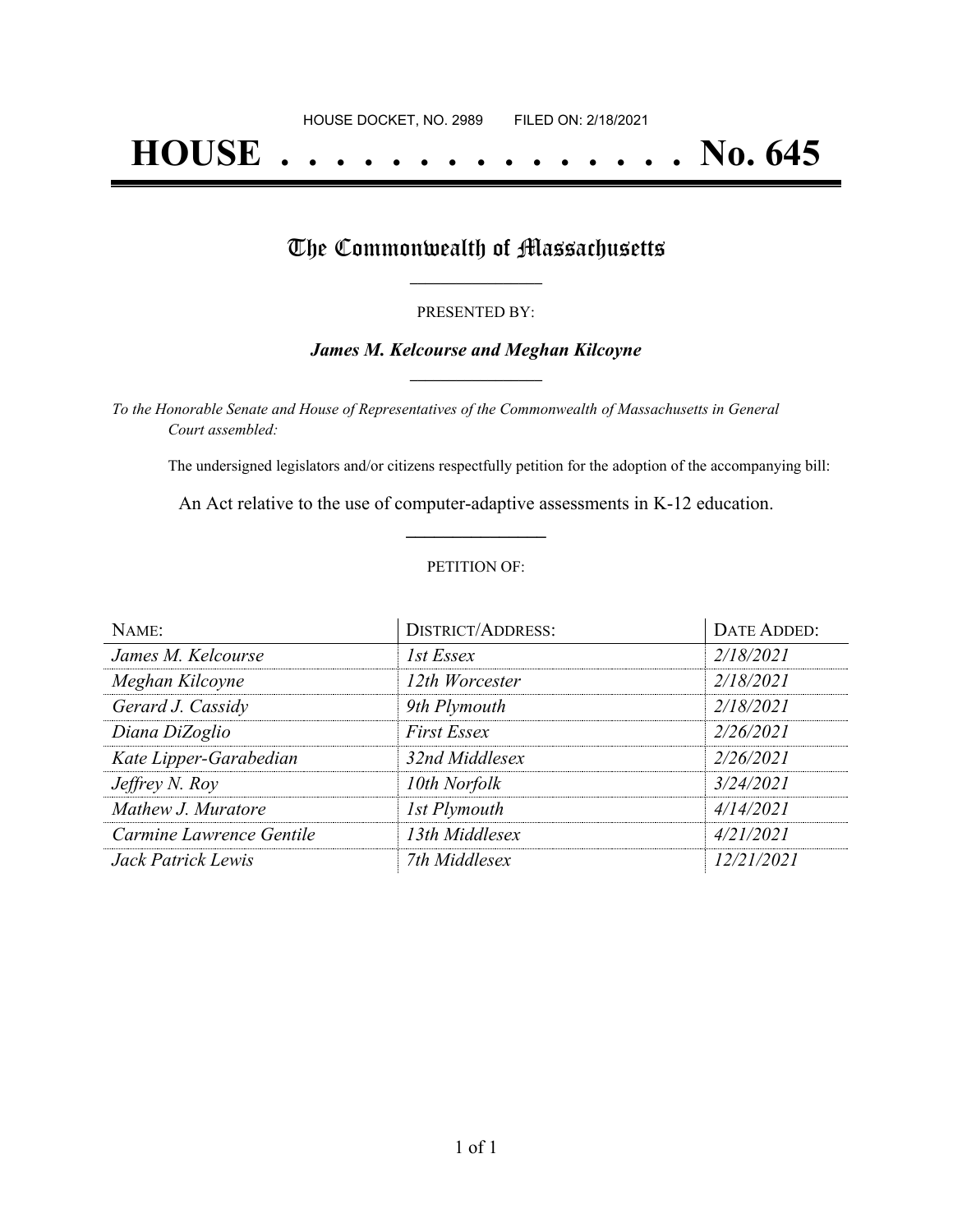#### HOUSE DOCKET, NO. 2989 FILED ON: 2/18/2021

## **HOUSE . . . . . . . . . . . . . . . No. 645**

By Representatives Kelcourse of Amesbury and Kilcoyne of Northborough, a petition (accompanied by bill, House, No. 645) of James M. Kelcourse, Meghan Kilcoyne and others relative to the use of computer-adaptive assessments in public schools. Education.

#### [SIMILAR MATTER FILED IN PREVIOUS SESSION SEE HOUSE, NO. *539* OF 2019-2020.]

### The Commonwealth of Massachusetts

**In the One Hundred and Ninety-Second General Court (2021-2022) \_\_\_\_\_\_\_\_\_\_\_\_\_\_\_**

**\_\_\_\_\_\_\_\_\_\_\_\_\_\_\_**

An Act relative to the use of computer-adaptive assessments in K-12 education.

Be it enacted by the Senate and House of Representatives in General Court assembled, and by the authority *of the same, as follows:*

| $\mathbf{1}$   | Section 1. Section 1 of Chapter 69 of the General laws, as appearing in the 2016 Official      |
|----------------|------------------------------------------------------------------------------------------------|
| $\overline{2}$ | Edition, is hereby amended by striking out, in lines 13-17, the words "an effective mechanism" |
| 3              | for monitoring progress toward those goals and for holding educators accountable for their     |
| 4              | achievement." and inserting in place thereof the following:-                                   |
| 5              | "an effective mechanism, such as a computer-adaptive assessment, for monitoring the            |
|                |                                                                                                |
| 6              | actual progress of individual students' mastery through the various K-12 learning standards in |
| 7              | English, Mathematics, Science and Social Studies, which mechanism seeks to identify, on an     |
|                |                                                                                                |

8 annual basis, the learning standards students likely have already mastered and those which they

9 haven't, for the purposes of identifying all students' authentic growth, ensuring their continuous

10 progress through those learning standards, identifying directly the actual level of each student's